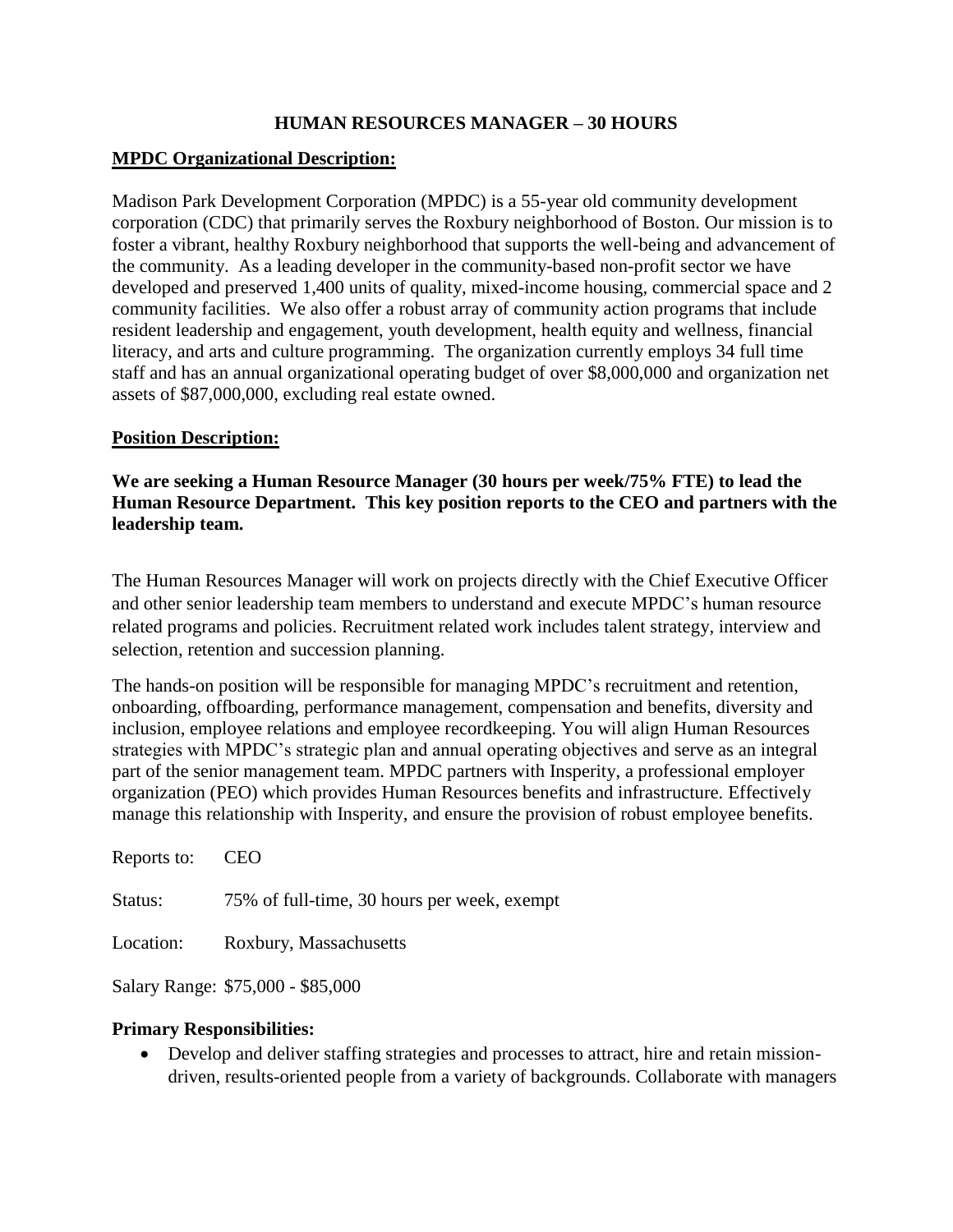to cultivate bench strength filled with talented professionals through effective recruiting, new hire orientation, and professional development.

- Partners with the leadership team to understand and execute MPDC's human resource and talent acquisition strategy as it relates to future and current talent needs, recruitment, retention and succession planning.
- On-board new employees, volunteers, students, Hibernian Hall event staff and interns: assess and determine salary placement, create and issue offer letters, process requisite pre-employment and employment documents; conduct CORI background checks. Ensure that orientation process for new employees is followed during the first weeks of employment; work with supervisors to ensure completion of the 90 day review.
- Handle all HRIS work via Insperity portal such as reporting, assigning training modules to employees, completing required Insperity documents, processing new hires and terminations.
- Analyze trends in compensation and benefits, research and propose competitive base and incentive pay programs that attract top talent.
- Manage the talent acquisition process, which includes recruitment, interviewing, and hiring of qualified job applicants for professional exempt positions and part-time hourly staff; collaborate with departmental managers to understand skills and competencies required for openings.
- Provide support and guidance to senior management and other staff when complex, specialized, and sensitive questions arise; may be required to administer and execute routine tasks in delicate circumstances such as providing reasonable accommodations, investigating allegations of wrongdoing and terminations.
- Maintain compliance with federal, state and local employment laws and regulations, and recommended best practices, reviews policies and practices to maintain compliance
- Be knowledgeable about Insperity benefit offerings and provide or direct employees to Insperity resources. Support the Insperity Leave Administration process and provide guidance to the employee needing leave; Manage internal communications and records related to leave administration.
- Promote positive employee relations through building successful relationships with employees and managers. Design and implement systems for assessing company culture, employee engagement and improvement strategies and efforts. Consult with managers and supervisors on performance and other issues.
- Manage employee relations throughout the organization; mediate conflicts as appropriate.
- Manage the annual performance review system. Train managers as needed, implement and monitor the timeline for conduct of reviews. Analyze completed reviews to ensure consistency across the organization.
- Advise and support on COVID related policies and practices
- Serve as back up to process biweekly payroll.
- Design and implement tools for appropriate assessment of staff training and development needs. Ensure that each employee has a professional development plan. Process all requests for professional development.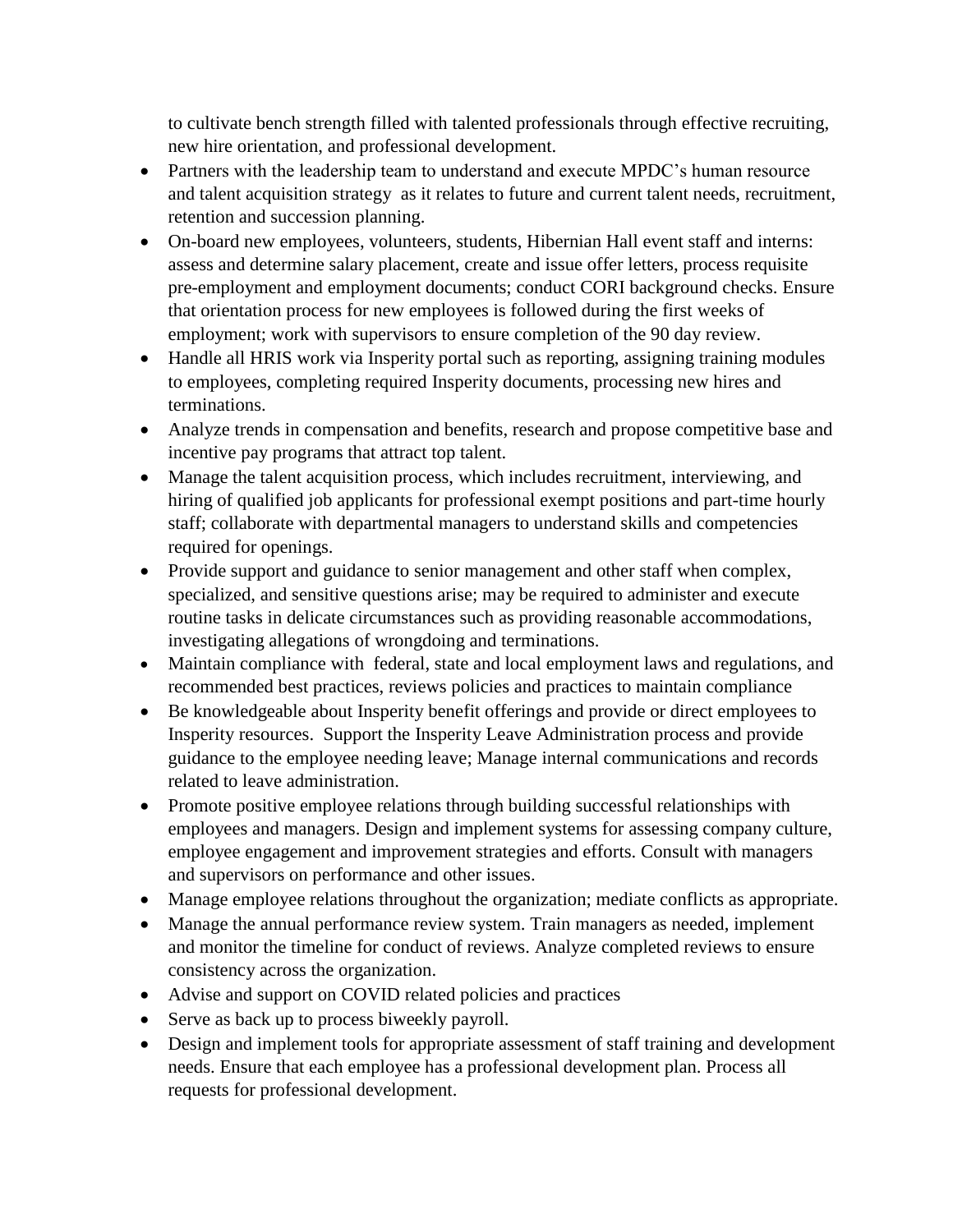- Work with administrative staff to facilitate smooth operations and processes (e.g. access to HR information on the intranet, calendars, etc.)
- Coordinate and promote MPDC's staff wellness programs.
- Identify and communicate volunteer opportunities for staff; create staff volunteer policy and oversee implementation. Plan staff/volunteer days and other team building initiatives.
- Process and implement all employment related transactions (promotions, transfers, etc.). Ensure that personnel files are complete and up to date.
- Conduct periodic reviews of HR systems (compensation, job descriptions, handbook, etc.) to ensure that all systems and policies are current and consistent across the organization, and are compliant with current state and federal laws and regulations.
- Coordinate with the CEO  $&$  CFO to manage the relationship with Insperity. Ensure that employees are aware of the full range of Insperity benefits. Review Insperity cost structure and benefit offerings, and partner with the CEO and CFO during annual open enrollment and interact with Insperity to implement any benefit changes.
- Serve as the primary employee contact for compliance and data breach issues related to our Written Information Security Plan (WISP)

## **Knowledge, Skills and Abilities:**

- Understanding of business demand/workforce supply relationships and experience translating knowledge into effective staffing strategies in real estate, human services, or comparable fields involving employees with diverse backgrounds and job functions.
- Knowledge and experience implementing performance measurement and management principles
- Knowledge of federal and Massachusetts state regulatory human resources reporting and regulatory requirements.
- Knowledge of HRIS systems with the ability to implement new software or technology if required.
- Thrive in a team environment.
- Possess a professional demeanor, sound judgement and strong coaching and mentoring skills.
- Excellent verbal and written communication skills.
- Ability to maintain confidential information and comply with all data privacy regulations.

# **Education and Experience:**

- Minimum of 5 years of Human Resources experience, 8-10 years preferred. Experience must include management of the human resources function for an organization of at least 30 employees.
- PHR, SPHR or SHRM certification preferred

# **Benefits**

This is a full-time, salaried exempt position with an excellent benefit package including four weeks paid vacation; paid holidays; generous cost sharing for medical insurance, 401k plan with